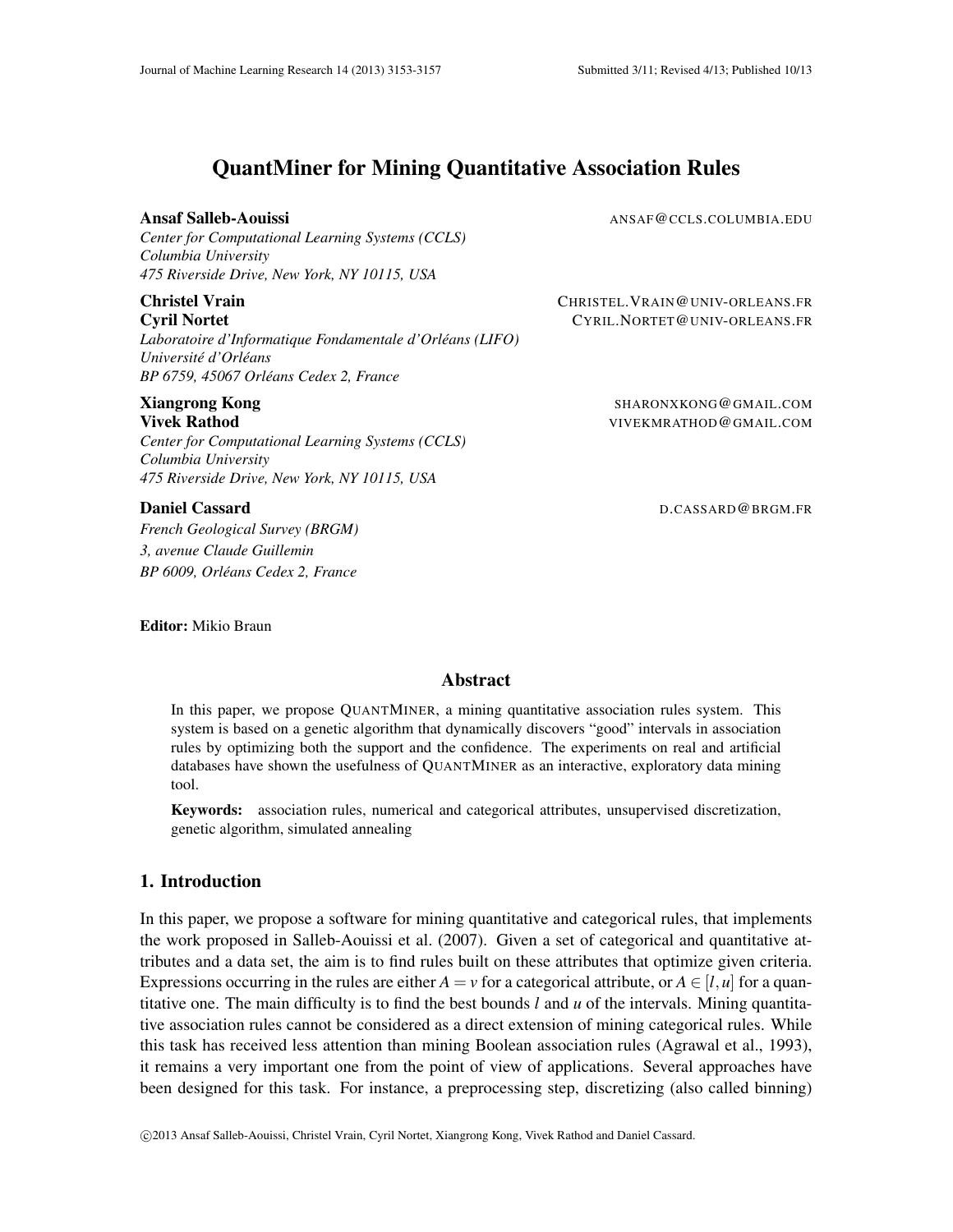numeric attributes into intervals is performed before the mining task in Srikant and Agrawal (1996). Some approaches (e.g., Aumann and Lindell, 1999) restrict learning to special kind of rules: the right-hand side of a rule expresses the distribution (e.g., mean, variance) of numeric attributes, the left-hand side is composed either of a set of categorical attributes or of a *single* discretized numeric attribute. Optimization-based approaches handle numeric attributes during the mining process. The first one proposed in Fukuda et al. (1996) introduces a new optimization criterion, called the *gain*, taking into account both the support and the confidence of a rule. Extensions have been proposed in Brin et al. (2003) but the forms of the rules remain restricted to one or two numeric attributes. A genetic algorithm is also proposed in Mata et al. (2002) to optimize the support of itemsets defined on uninstantiated intervals of numeric attributes. This approach is limited to numeric attributes and optimizes only the support before mining association rules. QuantMiner handles both categorical and numerical attributes and optimizes the intervals of numeric attributes during the process of mining association rules. It is based on a genetic algorithm, the fitness function aims at maximizing the gain of an association rule while penalizing the attributes with large intervals. Recent work (e.g., Alcalá-Fdez et al.,  $2010$ ) show the interest of evolutionary algorithms for such a task.

### 2. QuantMiner

In the following, an item is either an expression  $A = v$ , where A is a categorical (also called qualitative) attribute and *v* is a value from its domain, or an expression  $A \in [l, u]$  where *A* is a numerical (also called quantitative) attribute. QuantMiner optimizes a set of rule patterns produced from a user-specified rule template.

*Rule templates:* A *rule template* is a preset format of a quantitative association rule used as a starting point for the quantitative mining process. It is defined by the set of attributes occurring in the left hand side and the right hand side or both sides of the rule. Categorical attributes may or may not have specific values. Furthermore, an attribute may be mandatory or optional, thus allowing to generate rules of different lengths from the same rule template. Given a rule template, first for each unspecified categorical attribute in the template, the frequent values are computed. Then, a set of *rule patterns* verifying the specifications (position of the attributes, mandatory/optional presence of the attributes, values for categorical attributes either provided, or computed as frequent) are built. For each rule pattern, the algorithm looks for the "best" intervals for the numeric attributes occurring in that template, relying on a genetic algorithm.

Example 1 *Consider the Iris data set from the UCI machine learning repository.*<sup>1</sup> *An example of rule template and a specific example of rule are given in Figure 1 and in Figure 2 respectively.*

*Population:* An individual is a set of items of the form  $attribute_i \in [l_i, u_i]$ , where  $attribute_i$  is the *i th* numeric attribute in the rule template from the left to the right. The process for generating the population is described in Salleb-Aouissi et al. (2007).

*Genetic operators: Mutation* and *crossover* are both used in QuantMiner. For the crossover operator, for each attribute the interval is either inherited from one of the parents or formed by mixing the bounds of the two parents. For an individual, mutation increases or decreases the lower or upper bound of its intervals. Moving interval bounds is done so as to discard/involve no more than 10% of tuples already covered by the interval.

<sup>1.</sup> The data set is available here: http://archive.ics.uci.edu/ml/datasets/Iris.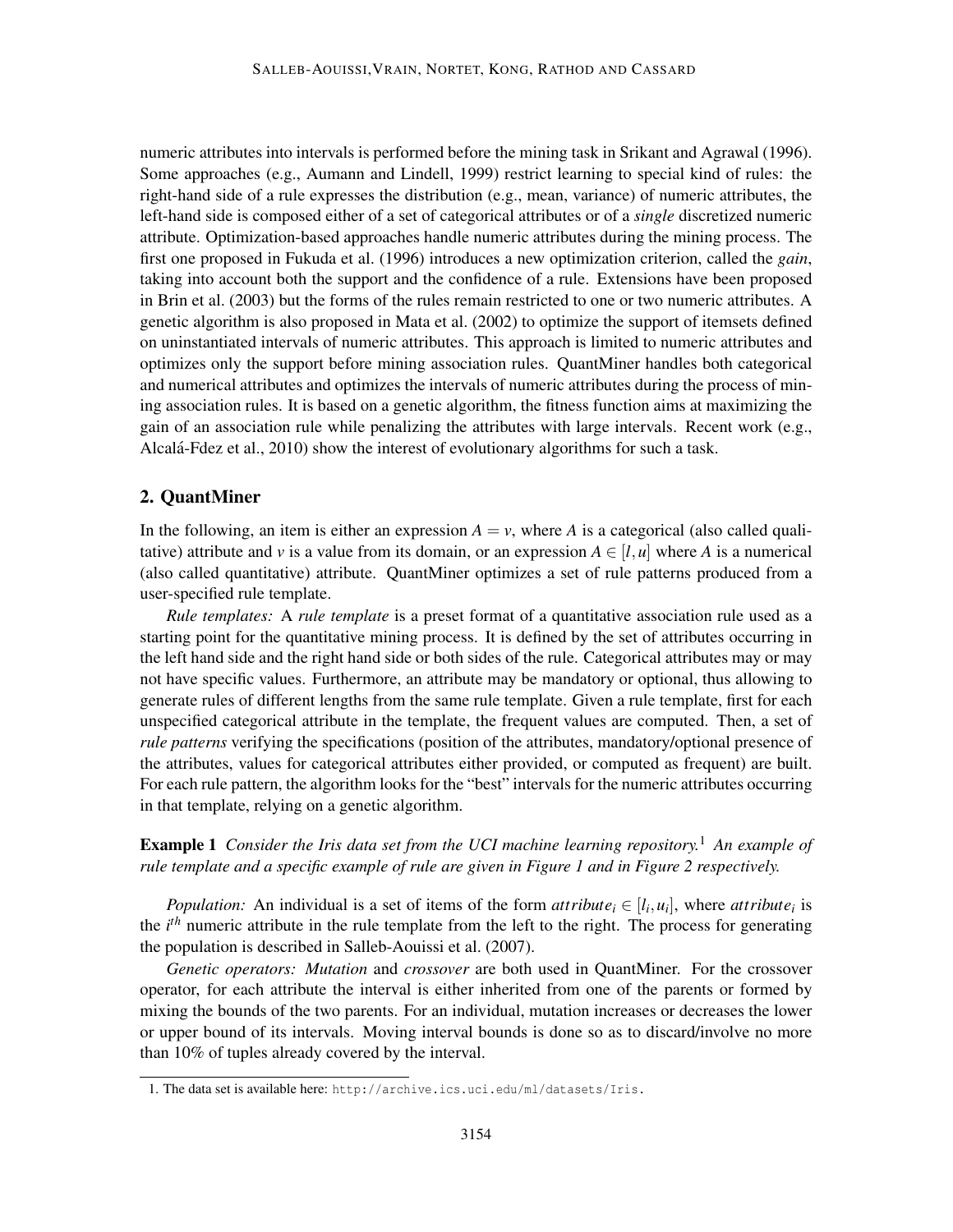### **QUANTMINER**

|                             | QuantMiner iris.csv              |                                                      |                          |                     |   |  |  |
|-----------------------------|----------------------------------|------------------------------------------------------|--------------------------|---------------------|---|--|--|
| Profiles Tools Help<br>File |                                  |                                                      |                          |                     |   |  |  |
| Choosing rule templates     |                                  |                                                      |                          |                     |   |  |  |
|                             |                                  | Select all                                           |                          | Select none         |   |  |  |
| Attribute / Value           | Informations                     | Position in the rule                                 |                          | Present necessarily |   |  |  |
| Class                       | 3 distinct values                | variable                                             | $\overline{\phantom{a}}$ |                     | ᆂ |  |  |
| Iris-setosa                 | 50 occurrences.                  | left-hand side (condition)                           | ▼                        |                     |   |  |  |
| Iris-versicolor             | 50 occurrences.                  | 2 sides                                              | ▼                        | $\sim$              |   |  |  |
| Iris-virginica              | 49 occurrences.                  | nowhere                                              | ▼                        | □                   |   |  |  |
| petal_length                | $[1.0, 6.9]$ , 0 missing values. | right-hand side (conclusion)                         | $\blacktriangledown$     | ×.                  |   |  |  |
| petal_width                 | $[0.1, 2.5]$ , 0 missing values. | right-hand side (conclusion)<br>$\blacktriangledown$ |                          | ٠                   |   |  |  |
| sepal_length                | [4.3, 7.9], 0 missing values.    | nowhere                                              | $\overline{\phantom{a}}$ | - 1                 |   |  |  |
| sepal_width                 | [2.0, 4.4], 0 missing values.    | nowhere<br>$\overline{\phantom{a}}$                  |                          | ₹                   | ٠ |  |  |
|                             |                                  |                                                      |                          |                     |   |  |  |
| <b>Previous</b>             |                                  |                                                      |                          | <b>Next</b>         |   |  |  |

Figure 1: An example of rule template exploring petal attributes for 2 categories of iris. *petal length* and *petal width* are chosen to be on the right side of the rules template.

*Fitness function:* It is based on the *Gain* proposed in Fukuda et al. (1996), defined in Equation 1:

$$
Gain(A \Rightarrow B) = Supp(A \land B) - MinConf * Supp(A).
$$
 (1)

Let  $A_{num}$  the set of numerical attributes present in the rule  $A \Rightarrow B$ . Let  $I_a$  denote the interval of the attribute  $a \in \mathcal{A}_{num}$ . In the following,  $size(a)$  denotes the length of the smallest interval which contains all the data for the attribute *a* and *size*( $I_a$ ) denotes the length of the interval  $I_a$ . If  $Gain(A \Rightarrow$ *B*) is negative, then the fitness of the rule is set to the gain. If it is positive (the confidence of the rule exceeds the minimum confidence threshold), the proportions of the intervals (defined as the ratios between the sizes and the domains) is taken into account, so as to favor those with small sizes as shown in Equation 2. Moreover, rules with low supports are penalized by decreasing drastically their fitness values.

$$
Fitness(A \Rightarrow B) = Gain(A \Rightarrow B) \times \prod_{a \in \mathcal{A}_{num}} \left(1 - \frac{size(I_a)}{size(a)}\right)^2.
$$
 (2)

### 3. Implementation

We developed QUANTMINER in JAVA as a 5-step GUI wizard allowing an interactive mining pro $cess<sup>2</sup>$  After opening a data set, the user can choose attributes, a rule template, the optimization technique and set its parameters, launch the process, and finally display the rules with various sorting options: support, confidence or rule length. The user can save the mining-context, go back to

<sup>2.</sup> The software is available at http://quantminer.github.com/QuantMiner/.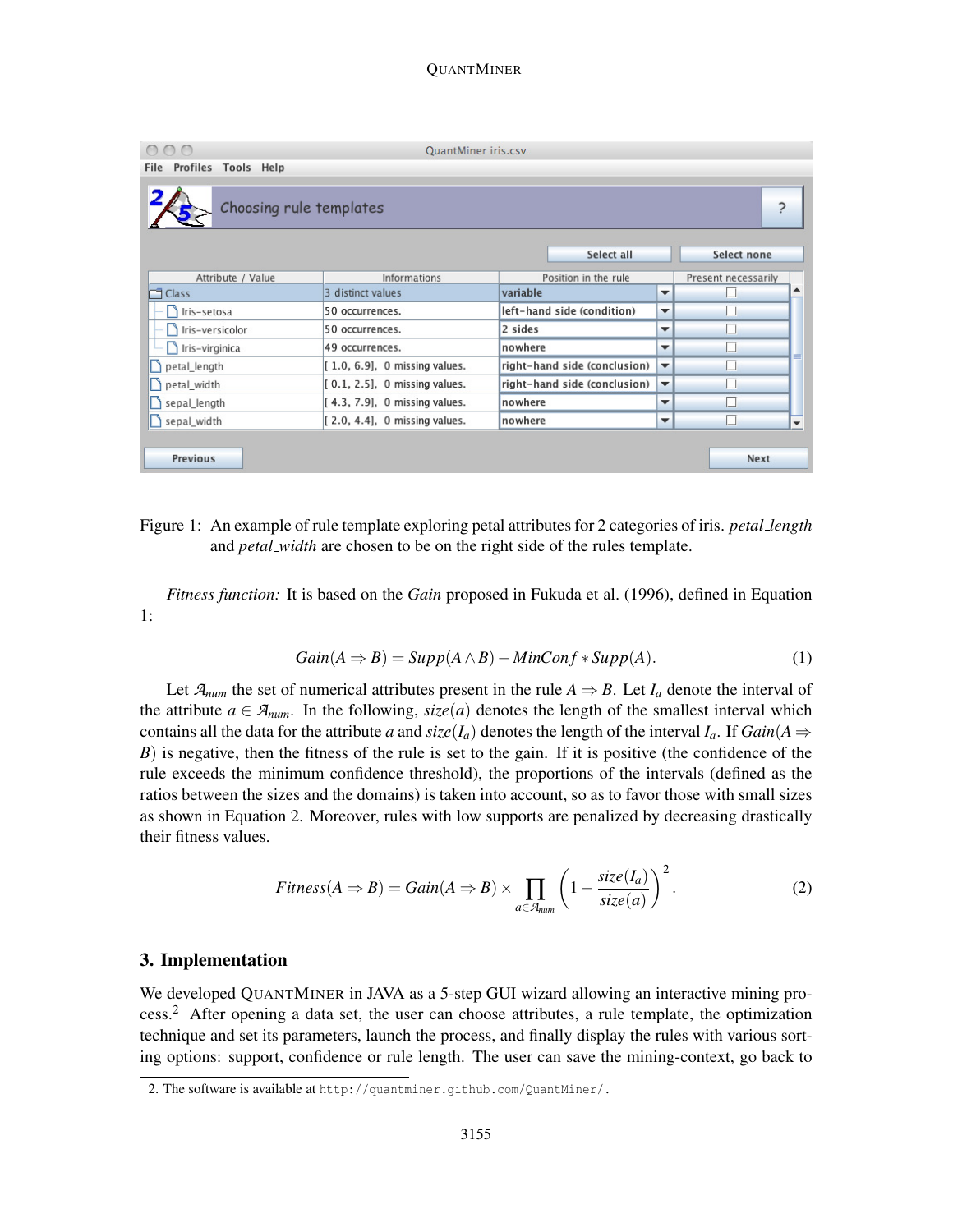|                                                                                              |                                                                                   | QuantMiner iris.csv                                                                                                                                               |                                                           |  |  |
|----------------------------------------------------------------------------------------------|-----------------------------------------------------------------------------------|-------------------------------------------------------------------------------------------------------------------------------------------------------------------|-----------------------------------------------------------|--|--|
| File Profiles Tools Help                                                                     |                                                                                   |                                                                                                                                                                   |                                                           |  |  |
| Results                                                                                      |                                                                                   |                                                                                                                                                                   | $\overline{\phantom{a}}$                                  |  |  |
| Save in a file                                                                               | Visualize the extraction context                                                  |                                                                                                                                                                   |                                                           |  |  |
| Sorting method:                                                                              | confidence sorting<br>▼                                                           | $\nu$ decreasing order                                                                                                                                            |                                                           |  |  |
| Exclude rules with consequent support (part B) exceeds (%) :                                 | <b>APPLY</b>                                                                      |                                                                                                                                                                   |                                                           |  |  |
| 75.0<br>Reinitialize fi<br>Filter from s<br><b>Display filter</b>                            |                                                                                   |                                                                                                                                                                   |                                                           |  |  |
|                                                                                              |                                                                                   |                                                                                                                                                                   |                                                           |  |  |
| Rule 6/6 (total: 6)                                                                          | $\blacktriangleleft$                                                              |                                                                                                                                                                   | $\blacktriangleright$ $\Box$<br>W.<br><b>Extract rows</b> |  |  |
| $A$ <sub>Class</sub> = Iris-versicolor                                                       | 6. SUPPORT = 41 (27.33 %), CONFIDENCE = 82.0 %:                                   | petal_length in [3.3; 4.7]<br>petal width in 11.0:1.51                                                                                                            |                                                           |  |  |
| petal_length:                                                                                |                                                                                   | 23.73 % of [1.0, 6.9]                                                                                                                                             |                                                           |  |  |
| Lpetal_width:                                                                                |                                                                                   | 20.83 % of [0.1, 2.5]                                                                                                                                             |                                                           |  |  |
| <b>SUPPORTS:</b><br>A and B<br>А<br>в<br>A and $(-B)$<br>$(-A)$ and $B$<br>$(-A)$ and $(-B)$ | 41 (27.33 %)<br>50 (33.33 %)<br>41 (27.33 %)<br>9(6.0%<br>0(0.0%<br>100 (66.67 %) | <b>CONFIDENCES:</b><br>$A \rightarrow B$<br>82.0%<br>$(-A)$ -> B<br>0.0%<br>$B \rightarrow A$<br>100.0%<br>$(-B)$ -> A<br>8.26%<br>$A \Leftrightarrow B$<br>94.0% | ⊋                                                         |  |  |
| <b>Previous</b>                                                                              |                                                                                   |                                                                                                                                                                   |                                                           |  |  |

Figure 2: Example of rule visualization in QuantMiner. The top part shows filtering criteria that facilitate exploring the rules. The bottom part shows a specific rule followed by the proportion of each interval in its corresponding domain. More measures are given to assess the quality of the rule, for example, *confidence*( $\neg A \Rightarrow B$ ).

previous steps, change the method, parameters, templates and restart the learning. Note that simulated annealing is implemented in QuantMiner as an alternative optimization method. A tentative for mining rules with disjunctive intervals is also implemented. We hope this functionality will be further investigated.

### Acknowledgments

This project has been supported by the BRGM-French Geological Survey, LIFO-Université d'Orléans and CCLS-Columbia University. Many thanks to everyone who contributed to QuantMiner with support, ideas, data and feedback.

# **References**

- R. Agrawal, T. Imielinski, and A. N. Swami. Mining association rules between sets of items in large databases. In *Proceedings of the 1993 ACM SIGMOD*, pages 207–216, 1993.
- J. Alcalá-Fdez, N. Flugy Papè, A. Bonarini, and F. Herrera. Analysis of the effectiveness of the genetic algorithms based on extraction of association rules. *Fundam. Inform.*, 98(1):1–14, 2010.